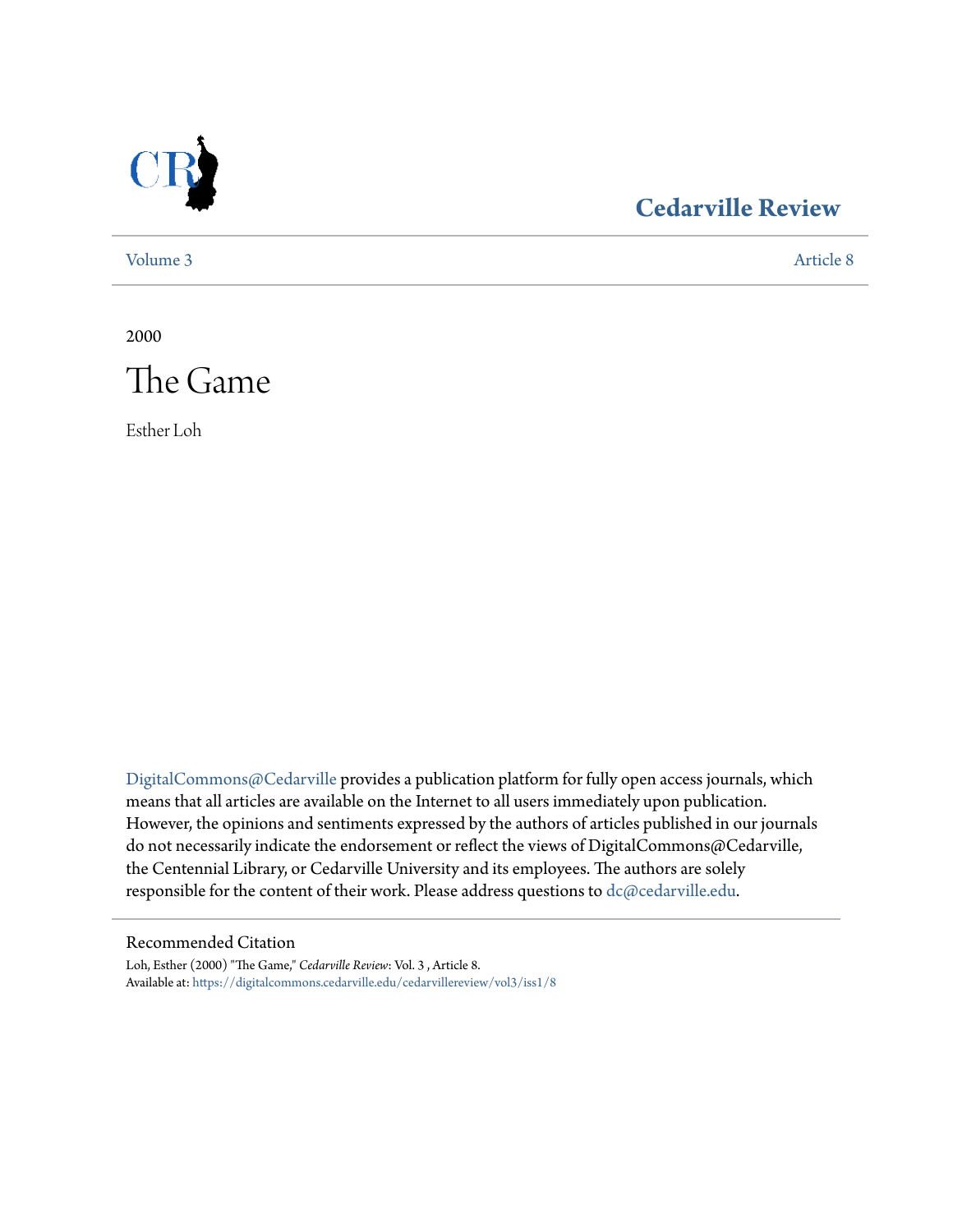## The Game

Browse the contents of [this issue](https://digitalcommons.cedarville.edu/cedarvillereview/vol3/iss1) of *Cedarville Review*.

#### **Keywords**

Poetry

# **Creative Commons License**

This work is licensed under a [Creative Commons Attribution-Noncommercial-No Derivative Works 4.0](http://creativecommons.org/licenses/by-nc-nd/4.0/) [License.](http://creativecommons.org/licenses/by-nc-nd/4.0/)

Follow this and additional works at: [https://digitalcommons.cedarville.edu/cedarvillereview](https://digitalcommons.cedarville.edu/cedarvillereview?utm_source=digitalcommons.cedarville.edu%2Fcedarvillereview%2Fvol3%2Fiss1%2F8&utm_medium=PDF&utm_campaign=PDFCoverPages)



Part of the <u>[Poetry Commons](http://network.bepress.com/hgg/discipline/1153?utm_source=digitalcommons.cedarville.edu%2Fcedarvillereview%2Fvol3%2Fiss1%2F8&utm_medium=PDF&utm_campaign=PDFCoverPages)</u>

This poetry is available in Cedarville Review: [https://digitalcommons.cedarville.edu/cedarvillereview/vol3/iss1/8](https://digitalcommons.cedarville.edu/cedarvillereview/vol3/iss1/8?utm_source=digitalcommons.cedarville.edu%2Fcedarvillereview%2Fvol3%2Fiss1%2F8&utm_medium=PDF&utm_campaign=PDFCoverPages)